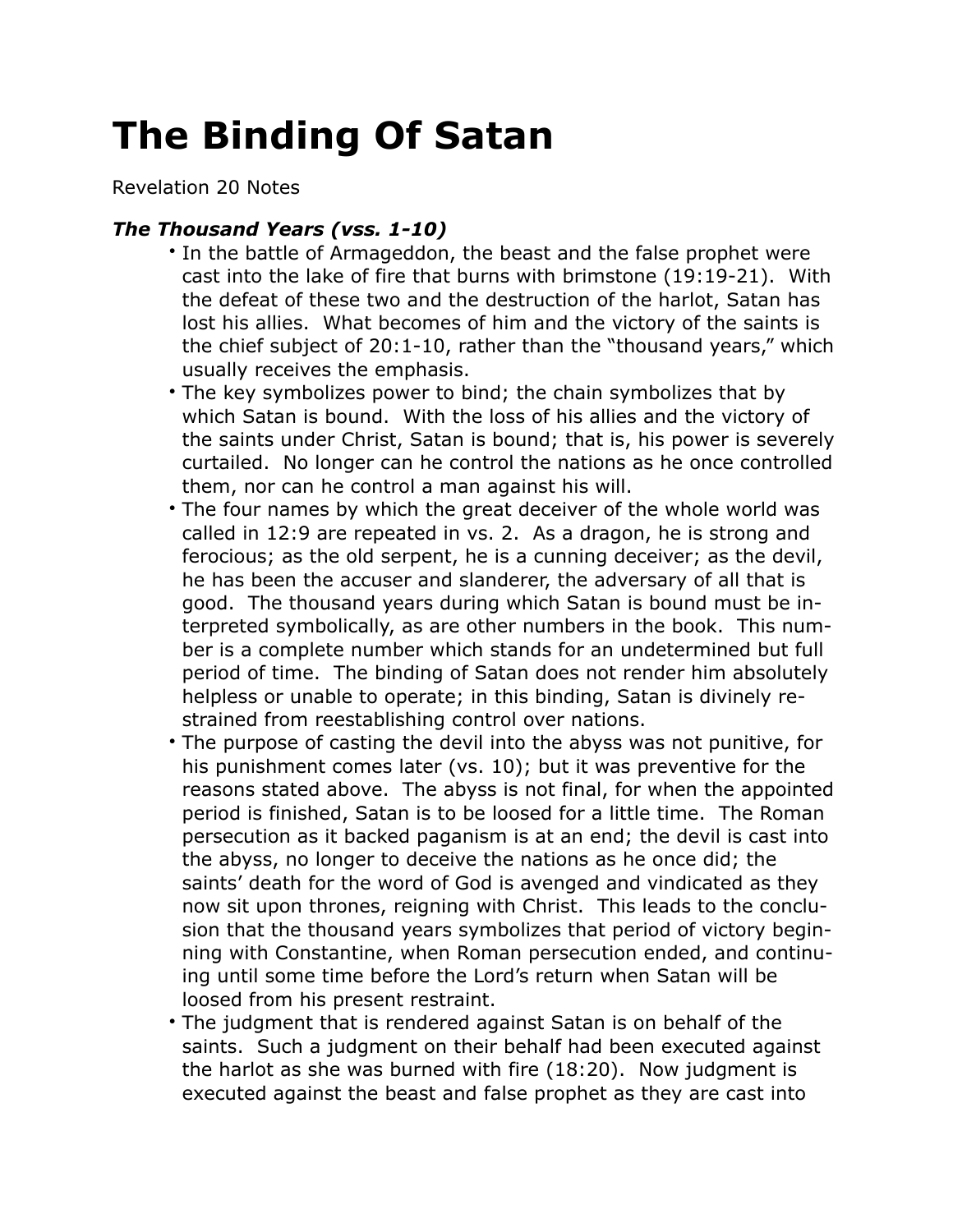the lake of fire, and against the dragon as he is cast into the abyss. As these had been cruel and relentless enemies, persecutors and seducers of the church, so now on behalf of the saints, judgment is executed against them.

- The vision portrays the victory of the martyrs underneath the altar, whose cry has been answered, and whose victory is symbolized as a resurrection and as being seated on thrones. Christ's victory was manifested in His resurrection and His being seated on His throne.
- In vs. 6, the fifth "blessing" is pronounced. Those who are holy are now completely separated from sin. Three great rewards follow this announcement, one negative and two positive.
- The victors on thrones were those who overcame; and those who overcame did so by the blood of the Lamb, by holding fast the word of their testimony, and loving not their life even unto death (12:11). In the spirit of this faithfulness they bound Satan by overcoming him. When such a spirit and loyal devotion to the principles and cause of Christ no longer distinguish God's people, the restraining power is gone; Satan is now loosed once more.
- In vs. 8, Satan changes his tactics; he no longer works through one great imperial power, backing a form of religion such as emperor worship. As it had been from the beginning, deception continues to be his means of control. No longer relying upon one great power, he now gathers his forces from all sources, from nations in all quarters of the earth; the host is numberless. Gog and Magog symbolized all the heathen enemies of God's people from the time of the prophets to the Roman Empire, all who sought to thwart His purpose and to destroy His king. Far from a physical conflict, this battle will be a moral and spiritual one.
- As God brought Ezekiel's Gog of Magog to an end by His judgment, so He brings this last enemy to an end. Whenever and wherever the battle and whatever be the nature of its enemies, the church can be assured that in all ages and at all times God will fight for His own and give them victory.
- The devil, man's great deceiver from the beginning, now reaches his final doom and eternal end. His destruction has been gradual, but long-since determined in the mind of God, for the lake was prepared for him and his own (Matthew 25:41, 46). He now shares the lot of his allies -- the beast, the false prophet and the harlot.

## *The Final Judgment (vss. 11-15)*

• John sees in vision the great throne of judgment. As the throne of God, it is great in distinction from all other thrones that have appeared previously; it surpasses them all. At the coming of Christ in